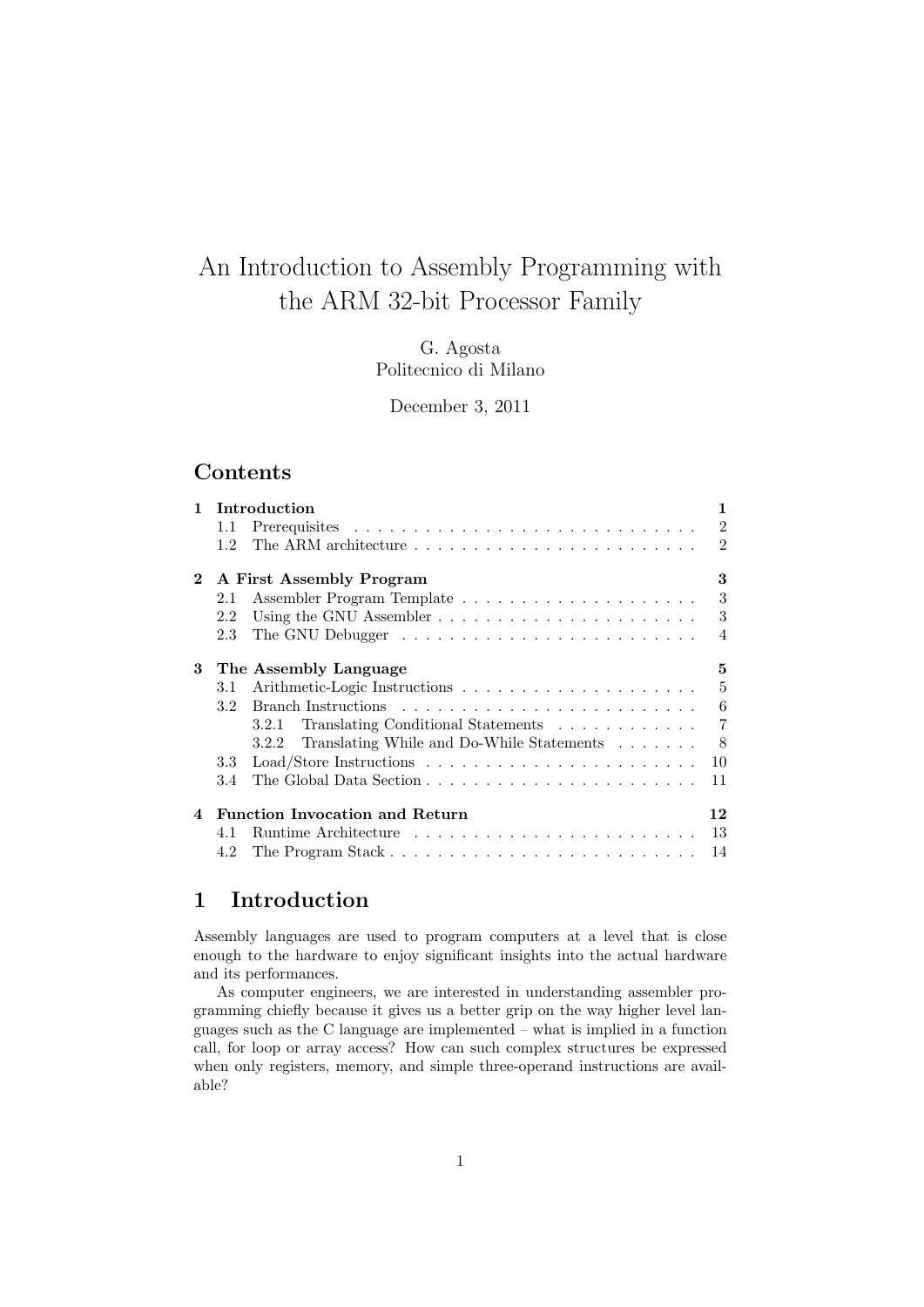Just like high level language programs, assembly programs are "compiled" to a lower-level representation, the machine code. This process is called "assembling", and the software tool that performs it is know as the *assembler*.

### 1.1 Prerequisites

To make the most from the present material, some understanding of the C programming language (or another high-level language) is needed. To check you fulfill this requirement, consider the following C program:

```
1 #include <string.h>
2
3 int main (int argc , char ** argv ) {
4 int count=0;
5 int i ;
6 for (i=1; i < argc; i + +)
      if (strlen (argv [i] > argc) count ++;
8 return count ;
9 }
```
What does the program compute as its exit value, as a function of the program arguments? <sup>1</sup>

### 1.2 The ARM architecture

The ARM architecture is a relatively simple implementation of a *load/store* architecture, i.e. an architecture where main memory (RAM) access is performed through dedicated load and store instructions, while all computation (sums, products, logical operations, etc.) is performed on values held in registers.

For example, ADD R4, R1, R2 will store in register R4 the sum of the values held in R1 and R2.

The ARM architecture provides 16 registers, numbered from R0 to R15, of which the last three have special hardware significance.

R13, also known as SP, is the stack pointer, that is it holds the address of the top element of the program stack. It is used automatically in the PUSH and POP instructions to manage storage and recovery of registers in the stack.

R14, also known as LR is the link register, and holds the return address, that is the address of the first instruction to be executed after returning from the current function.

R15, also known as PC is the program counter, and holds the address of the next instruction. <sup>2</sup>

We will have a better look at special use registers in Section 4.1. For now, we will just avoid using them to store variable values needed in our programs.

 $1$ No, I'm not going to give you the solution. If you can't find it on your own, you'd better ask, because you need to fix your basic C language skills as soon as possible!

<sup>&</sup>lt;sup>2</sup>Due to architectural specificities, in ARM this is the address of the *second* next instruction! Thus, it is better not to modify the PC by hand!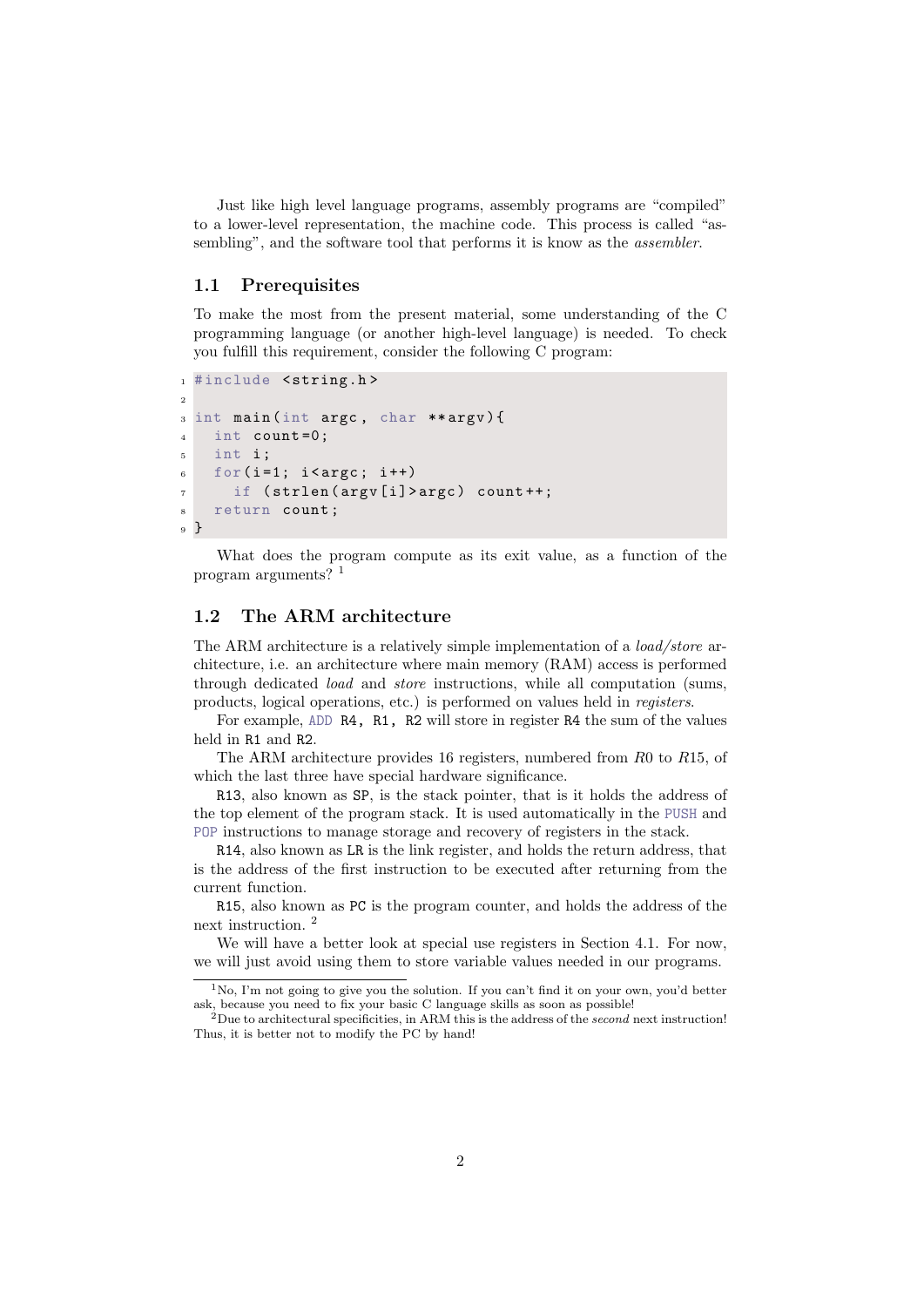# 2 A First Assembly Program

In this section, we will write a very simple assembly program, which can be used as a template for others, compile and link it, and execute it. To do so, it is assumed that you have installed a Qemu ARM virtual machine, using the instructions provided on my website. <sup>3</sup>

Assembler languages only define instructions and hardware resources. To drive the assembly and linking processes, we also need to use *directives*, which are interpreted by the assembler. We will use the GNU Assembler (as), with its specific directives.

### 2.1 Assembler Program Template

Here is the simplest program we can write in the ARM assembler language, one that immediately ends, returning control to the caller.

```
1 .arm /* Specify this is an ARM 32-bit program
2 .text /* Start of the program code section */
_3 .global main /* declares the main identifier */
 .type main, %function
 main: /* Address of the main function *//* Program code would go here */BX LR /* Return to the caller */.end /* End of the program */
```
The .arm directive specifies that this program is an ARM 32-bit assembly code. The ARM architecture includes other types of programs (which we will not see here), so this directive is needed for the Assembler to decide how to assemble the program.

The .text directive indicates the start of a section of the assembly program that contains code. Other sections could contain, e.g., the definition of global data (i.e., global variables).

The .global main line specifies that main is a globally visible identifier, which can be referred to from outside this file  $<sup>4</sup>$  This is necessary, because main</sup> is the program entry point, and the corresponding function will be invoked from outside the program!

.type main, %function specifies that the main identifier refers to a function. More precisely, it is a label indicating the address of the first instruction of the main function.

main: BX LR is the first (and only) instruction of this program. It is prefixed with a label, which allows to refer to the instruction address from other points in the same compilation unit, or other units if, as in this case, the symbol main is defined as a global identifier.

The .end directive specifies the end of the program.

### 2.2 Using the GNU Assembler

The GNU Assembler can be invoked as a standalone program, with a line such as:

<sup>3</sup>http://home.dei.polimi.it/agosta

<sup>4</sup>More precisely, outside this compilation unit.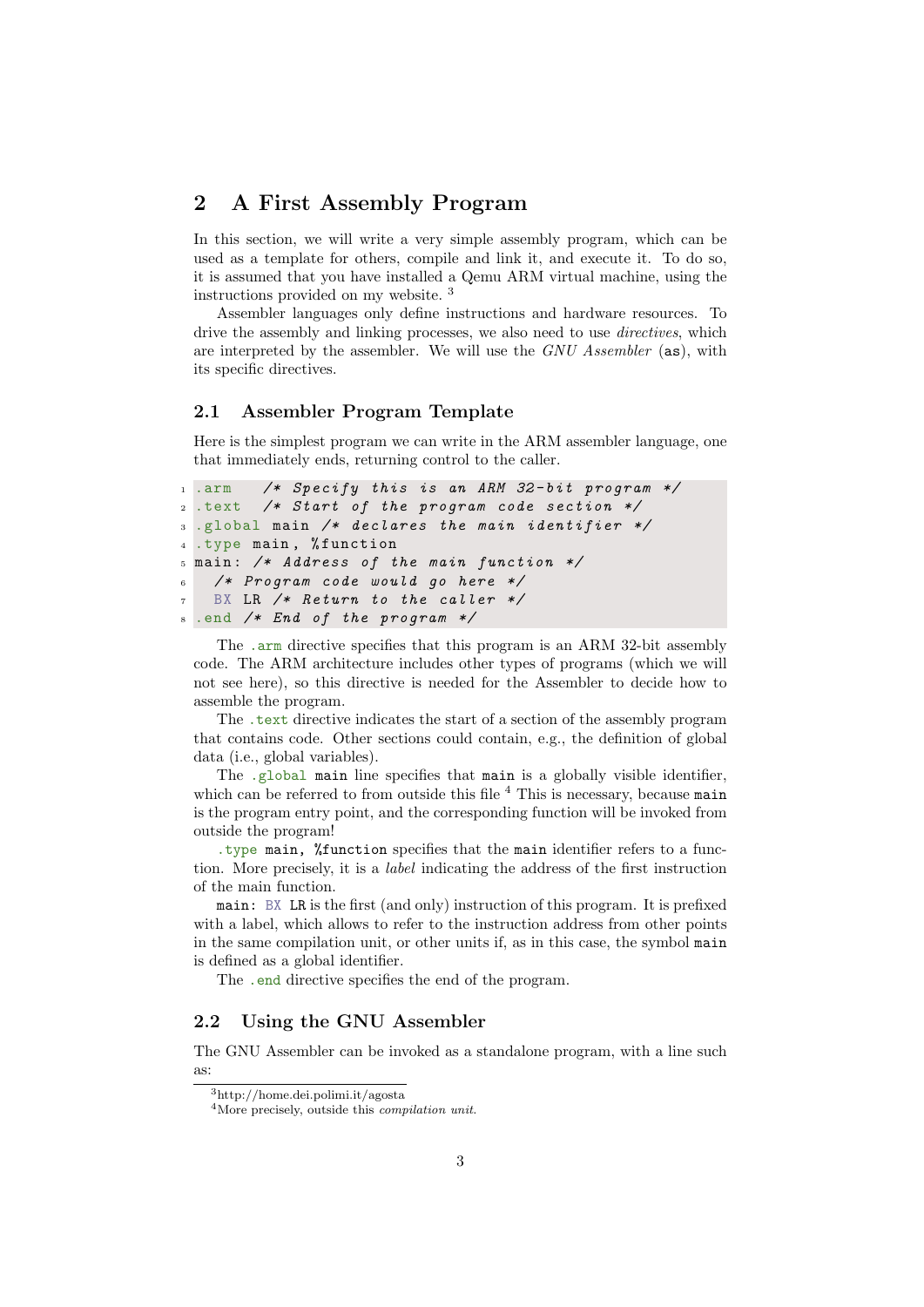#### 1 as -o filename.o filename.s

This will result in a *object file*, that is a machine code file, which is still not executable, because some external symbols (e.g., library functions) may not be resolved yet. To complete the compilation, we need to link the file, using the GNU linker (as we would do with an object file derived from the compilation of a high level language program).

However, the GNU C Compiler (gcc) wraps the invocation of the assembler and linker, so it is simpler for our purpose to just call the compiler itself:

```
1 gcc -o filename.x filename.s
```
This will result in a fully assembled and linked program, ready for execution. Executing this program will not result in any fancy effect: indeed, the program does nothing, except for terminating. However, we do have two ways to check that it is actually working. The first exploits the fact that, in the ARM *Runtime Architecture*  $5$  the first register (R0) is used to pass the first parameter to a function, and the return value from a function as well. So, our first program is equivalent to the following C language program:

```
_1 int main (int argc) {
<sup>2</sup> return argc;
3 }
```
where the value of the  $\arg c$  variable is held in register  $R_0$  for the entire life of the program.

So, we can check that the return value of the program is actually the same as the number of parameters passed to it, plus one. We can do so with the following command, given to the command line of our virtual machine:

#### $1$  echo  $\frac{6}{3}$

This command prints out the return value of the last executed program, thus allowing us to see the value of argc printed out to the console.

### 2.3 The GNU Debugger

The second way of checking on the behaviour of our program is to follow its execution through the debugger.

To prepare the executable file for execution with the debugger, we recompile it adding the -g flag, which specifies to the compiler that the debugging support should be activated:

```
1 gcc -g -o filename.x filename.s
```
The debugger is invoked with the following command:

```
1 gdb ./filename.x
```
where "filename.x" is the name of our executable file.

Within the debugger shell, we use the following command to set up the execution, start it and block it at the beginning of the main function:

<sup>5</sup>The Runtime Architecture is the set of conventions that allow programs and functions written by different programmers to cooperate, by specifying how parameters are passed, and which information is preserved across a function call.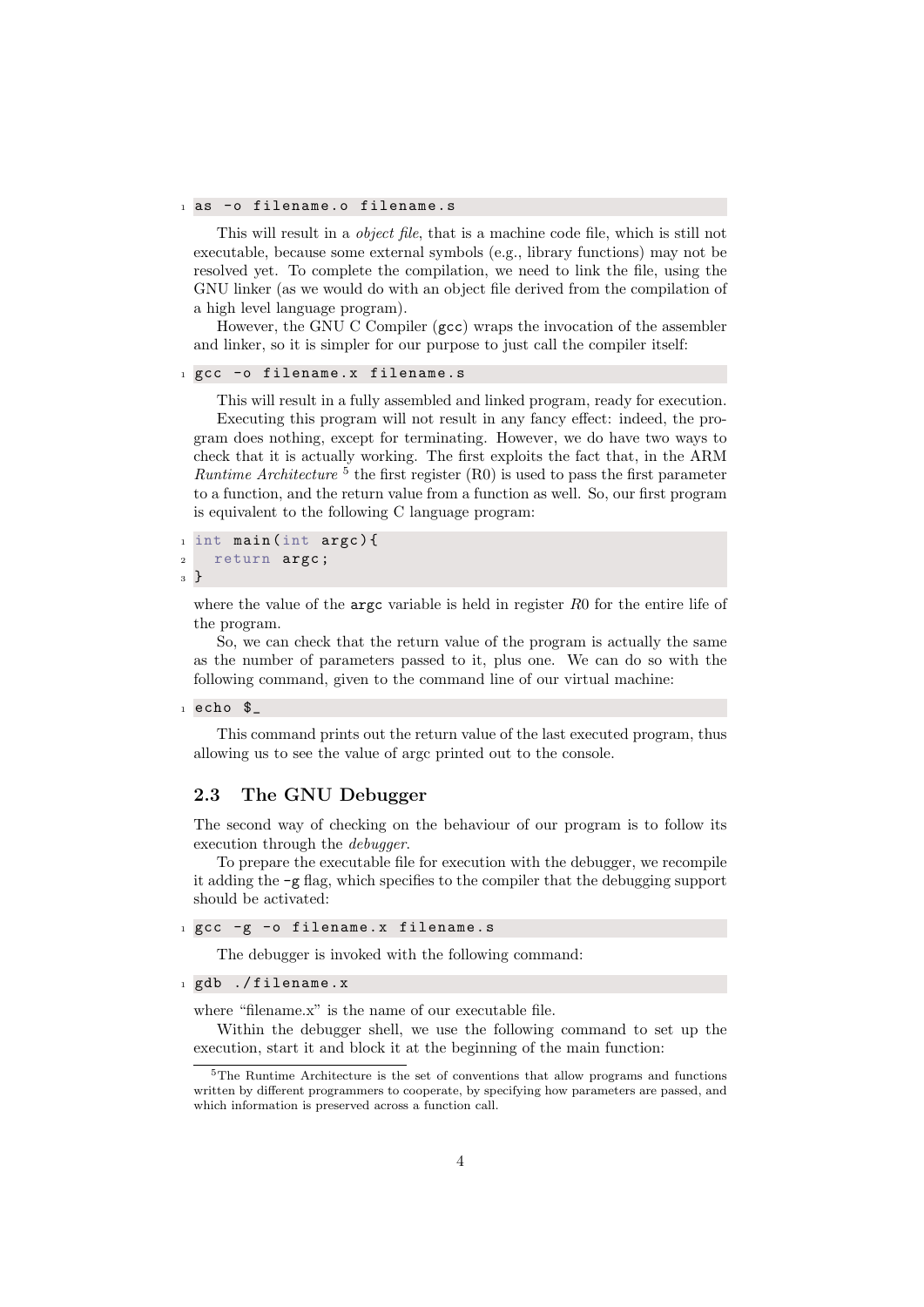```
1 set args myFirstArgument mySecondArgument etCetera
2 break main
3 run
```
Then, we can use the print command to show the value of any variable (when debugging high-level language programs), the step command to progress to the next instruction and the info register to see the contents of all registers.

The debugger has many more commands to control and inspect the execution. They are documented by means of an internal help, accessed with the help command.

# 3 The Assembly Language

As shown in the first example, assembly statements are structured in the following way:

1 label: instruction

Comments can be inserted in the C style (delimited by  $\angle$  \*  $\angle$  strings). The label is optional – it is possible to define instructions without a label. The label is used to refer to the instruction address in the code – in particular, this is necessary to perform branch (also know as jump) instructions. Labels (like other symbols) can be any sequence of alphanumeric characters. The underscore  $('')$  and dollar  $'$ ) characters can also by used, and numeric characters (digits) cannot appear as the first character of a symbol.

Instructions can be divided in three different sets:

- Arithmetic-Logic instructions perform mathematical operations on data: these can be arithmetic (sum, subtraction, multiplication), logic (boolean operations), or relational (comparison of two values).
- Branch instructions change the control flow, by modifying the value of the Program Counter (R15). They are needed to implement conditional statements, loops, and function calls.
- Load/Store instructions move data to and from the main memory. Since all other operations only work with immediate constant values (encoded in the instruction itself) or with values from the registers, the load/store instructions are necessary to deal with all but the smallest data sets.

In the rest of this section, we will present a subset of the ARM instruction set that can be used to produce complete programs, but is much smaller than the full set.

### 3.1 Arithmetic-Logic Instructions

Arithmetic instructions include the following (where Rd, Rn and Rm are any three registers, and #imm are 8-bit immediates):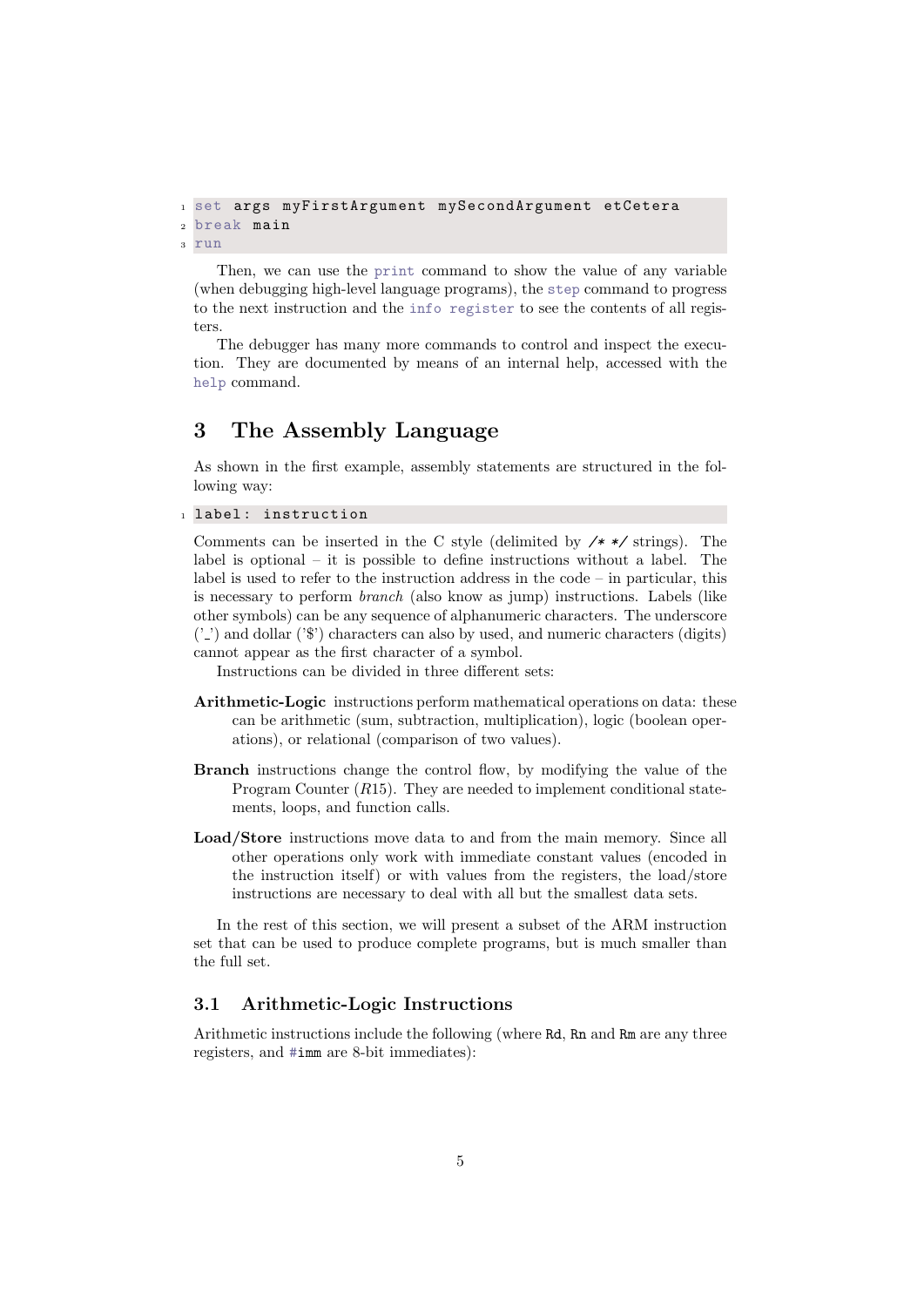| Syntax                 | <b>Semantics</b>                                          |
|------------------------|-----------------------------------------------------------|
| ADD Rd Rn Rm/#imm      | $Rd = Rn + Rm/#imm$                                       |
| SUB Rd Rn Rm/#imm      | $Rd = Rn - Rm/#imm$                                       |
| MUL Rd Rn Rm           | Rd = $(Rn * Rm/\text{\#imm})\%2^{32}$ (i.e., truncated at |
|                        | $32 \text{ bits}$                                         |
| AND Rd Rn Rm/#imm      | $Rd = Rn \& Rm/\#imm$ (bitwise and)                       |
| EOR $Rd$ Rn $Rm$ /#imm | $Rd = Rn$ $\hat{m}/\text{Himm}$ (bitwise exclusive or)    |
| ORR Rd Rn Rm/#imm      | $Rd = Rn$   $Rm/\#imm$ (bitwise or)                       |
| MVN Rd Rm/#imm         | $Rd = \text{Km}/\text{Himm}$ (bitwise negation)           |
| $CMP$ Rn $Rm/$ #imm    | Status $\leftarrow$ comparison $(<, >, ==)$ of Rn and Rm  |
|                        | $/$ #imm                                                  |
| MOV Rd Rm/#imm         | $Rd = Rm/#imm$                                            |

Most arithmetic instructions are rather straightforward: the contents of Rd are replaced with the results of the operation performed on the values of Rn and Rm (or Rn and a constant #imm).

For example, the instruction SUB R2 R2 #12 reduces the value of R2 by 12. Also, it is easy to translate C language statements to ARM assembly instructions, as long as all variable values are stored in the registers. E.g., consider the following C fragment:

```
i \in [1, 1] = 0, j = 2, k = 4;
```

```
2 i = k | j; \nless k Bitwise or */
```
Assuming the values of the three variables are stored respectively in the registers R4, R5, and R6, then we can translate the fragment as follows:

| 1 MOV R4 #0 |  |  | $/* i = 0;$                     | $*$     |
|-------------|--|--|---------------------------------|---------|
| 2 MOV R5 #2 |  |  | $/* j=2;$                       | $\ast/$ |
| 3 MOV R6 #4 |  |  | $/* k=4;$                       | $\ast/$ |
|             |  |  | 4 ORR R4 R5 R6 $/*$ $i=k/j; */$ |         |

It is important to note that multiplication is more difficult to implement in hardware than other instructions. Thus, the MUL instruction presented truncates the result to the least significant 32 bits. Contrary to most other instructions, in MUL Rd and Rm cannot be the same register. <sup>6</sup>

The comparison instruction, CMP, does not store its result in the general purpose registers. It uses instead a special (not directly accessible to the programmer) register, called the Processor Status Word. The comparison result tells the processor whether the value in Rn is greater, lesser or equal to Rm (or the constant operand). This information can then be used to decide whether to perform a successive conditional branch instruction or not.

# 3.2 Branch Instructions

The basic functionality of the branch instruction is to change the Program Counter, setting it to a new value (usually a constant, but not always). The set of branch instructions includes the following:

<sup>6</sup>This restriction has been removed in new version of the ARM instruction set, but the virtual machine provided for the course shows a slightly older and more common version, which features this restriction.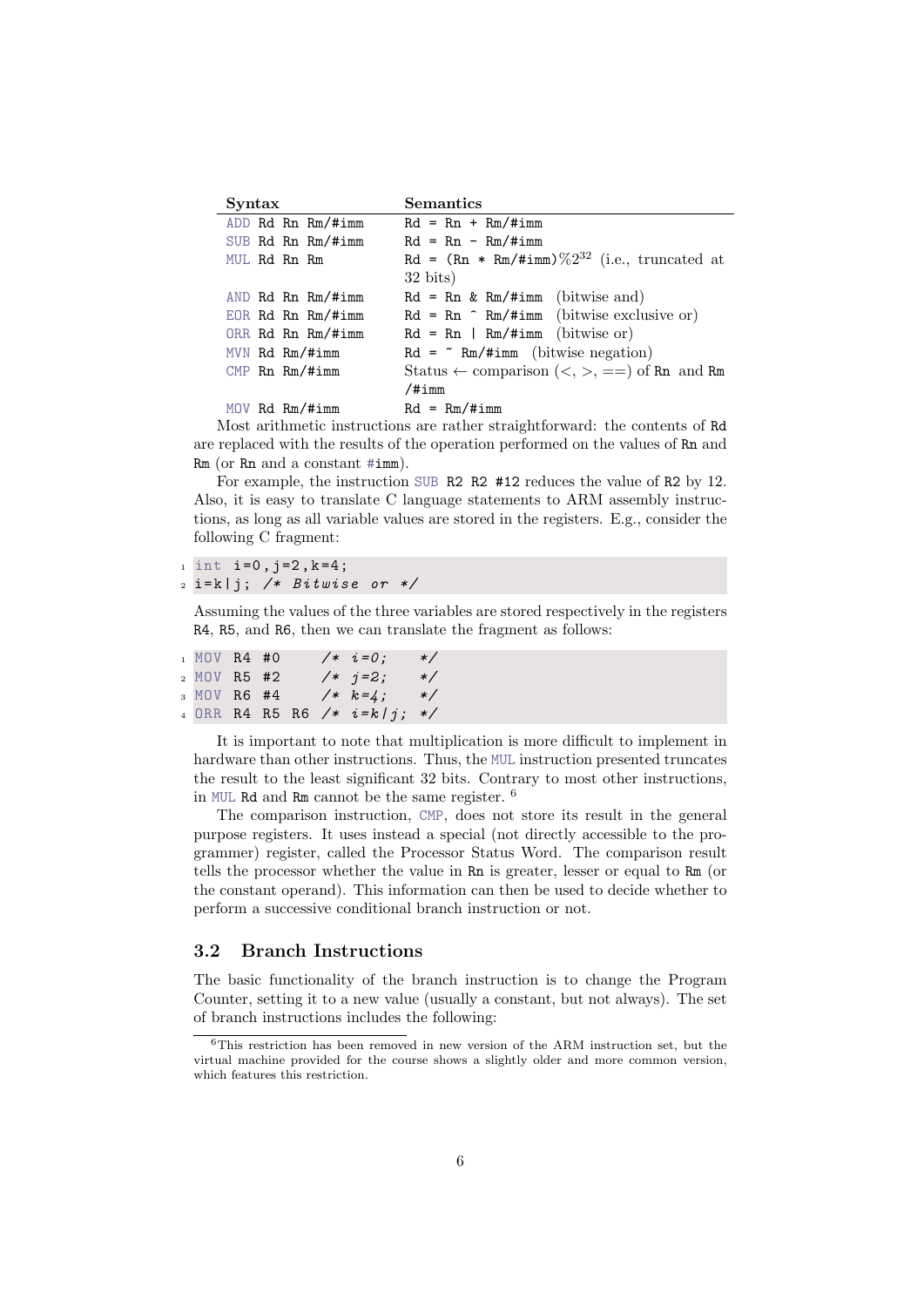| Syntax           | <b>Semantics</b>                                                            |  |  |  |  |  |  |
|------------------|-----------------------------------------------------------------------------|--|--|--|--|--|--|
| label<br>B       | jump to label (unconditional)                                               |  |  |  |  |  |  |
| BEQ label        | jump to label if previously compared values were equal                      |  |  |  |  |  |  |
| <b>BNE label</b> | jump to label if previously compared values were differ-                    |  |  |  |  |  |  |
|                  | ent                                                                         |  |  |  |  |  |  |
| BGT label        | jump to label if previously compared $\text{Rn} > \text{Rm}/\text{Himm}$    |  |  |  |  |  |  |
| <b>BGE label</b> | jump to label if previously compared $\text{Rn}$ >= $\text{Rm}/\text{#imm}$ |  |  |  |  |  |  |
| <b>BLT</b> label | jump to label if previously compared $\text{Rn} \leq \text{Rm}/\text{Himm}$ |  |  |  |  |  |  |
| <b>BLE label</b> | jump to label if previously compared $\text{Rn} \leq \text{Rm}/\text{Himm}$ |  |  |  |  |  |  |
| BL label         | function call (label is the function name/entry point)                      |  |  |  |  |  |  |
| BX Rd            | return from function (always as BX lr)                                      |  |  |  |  |  |  |

B label is the basic branch. Control is changed to run the instruction labeled with label next.

BL label performs a function call, which means it jumps as in B label, but also saves the value of the Program Counter in the Link Register (as by MOV LR PC).

Return from function is performed by BX LR. It is almost the same as MOV PC LR, but the PC should not be manipulated explicitly by programmer, unless there is a very good reason to do so.

All other instructions are conditional variants of the basic branch. They perform as B label, if the specified condition was met. E.g., consider the following fragment:

```
1 CMP RO #0
2 BGT label
```
<sup>3</sup> ADD R0 R0 #1

Here, we first compare R0 to 0, then branch to label if (and only if) the value contained in R0 is greater than zero. Otherwise, we step to instruction 3.

We can use any comparison condition – the table above lists the most common conditions.

#### 3.2.1 Translating Conditional Statements

A key issue in understanding assembly is to understand how high level control statements can be implemented in the lower level assembly language. The first step is to learn how to represent in assembly the "if-then-else" construct of C (and other high-level languages).

Let us consider a C code fragment containing a conditional, such as this:

```
i int x, y;2 ...
3 \text{ if } (x > 0) \in4 y = 1;5 } else {
6 y=2;7 }
8 return y ;
```
Assuming x and y are stored in R4 and R5 respectively, we can translate the C fragment as follows: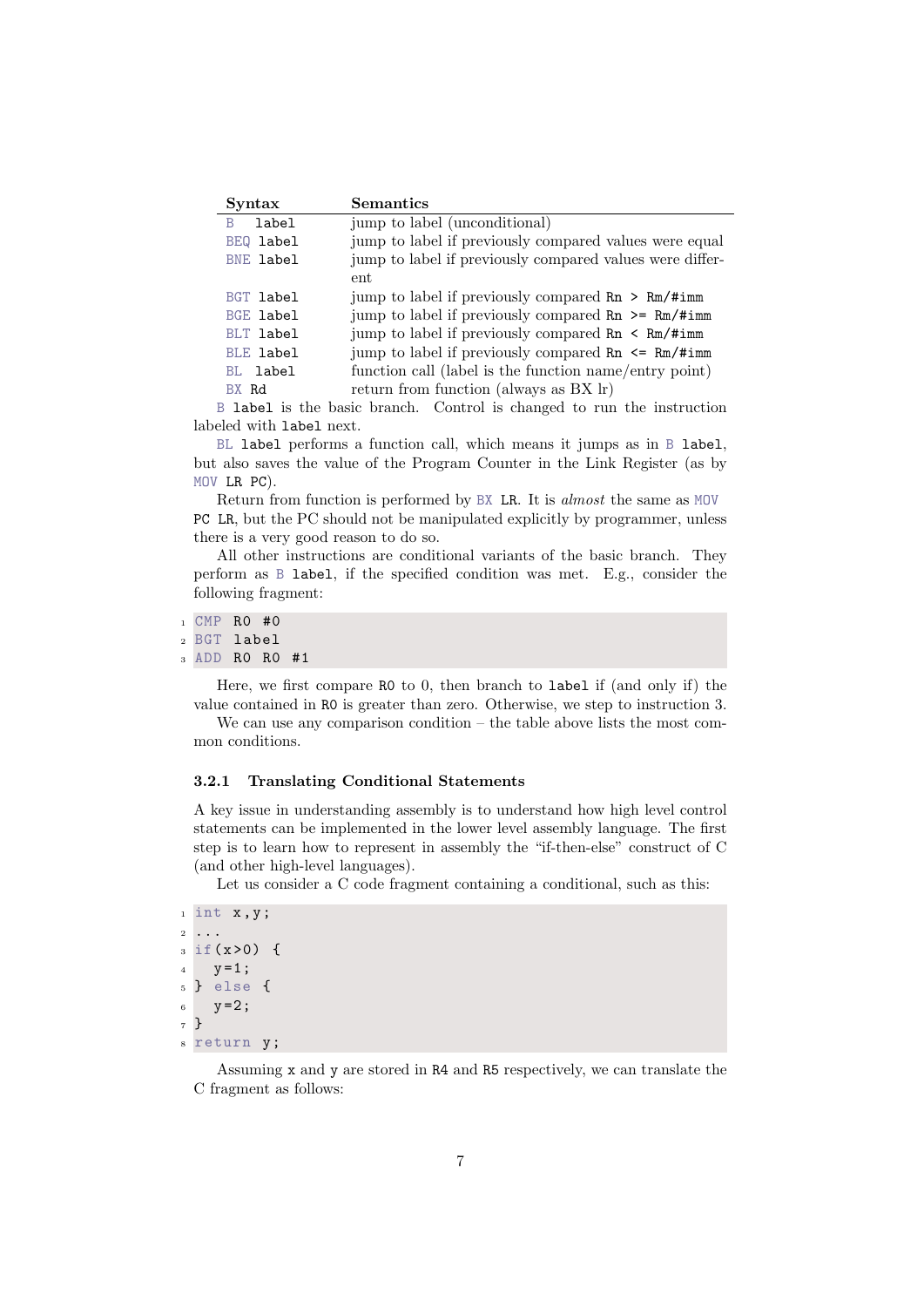```
\begin{array}{ccc} 1 & \text{CMP} & \text{R4} & \text{\#0} \end{array} /* we need to check x > 0 */
2 BLE else /* if (! (x > 0)) go to else */
3 MOV R5 #1 /* y=1; */
4 B end /* skip the else part */
5 else : MOV R5 #2 /* y=2; */
6 end : MOV RO R5 /* RO is the return value */
7 BX LR /* return from function */
```
We can see that, at line 1 and 2 in the assembly code, we are setting up and executing a conditional branch, which allows us to skip the "then" part of the code  $(y=1;$  in our example) if the condition  $(x>0)$  is not respected. Otherwise, the standard behaviour (falling through to the next instruction) is used, and the "then" part is executed. In this latter case, we need to ensure that the "else" part is not executed – in the original C construct, the two parts are mutually exclusive: only one is executed after the condition is resolved. Thus, at line 4, we add an unconditional branch B end to skip the "else" part and move directly to the end of the "if-then-else" statement.

#### 3.2.2 Translating While and Do-While Statements

Having understood how to implement conditional statements, we need now to do the same for loop statements.

Let us start from a while statement, such as the one shown in the following C code fragment:

```
i int x, y;
2 ...
3 \text{ } y = 1;4 while (x>0) {
5 \text{ } y * = x ;6 X = -;
7 }
s return y;
```
Note that the code fragment computes the following mathematical function, for the given value of x:

 $y \leftarrow x! \% 2^{32}$ 

Assuming x and y are stored in R4 and R5 respectively, we can translate the C fragment as follows:

|                |                     |  |  |  | 1 MOV R5 #1 $/* y=1;$ */                        |                      |
|----------------|---------------------|--|--|--|-------------------------------------------------|----------------------|
|                |                     |  |  |  | $_2$ loop: CMP R4 #0 /* we need to check $x>0$  | $*$                  |
| $\overline{3}$ |                     |  |  |  | BLE end $/* if ('x>0))$ end the loop $*/$       |                      |
| 4 <sup>1</sup> |                     |  |  |  | MUL R6 R5 R4 $/*$ $tmp=y*x;$ $*/$               |                      |
| $5-1$          |                     |  |  |  | MOV R5 R6 $/*$ $y = tmp;$ $*/$                  |                      |
| 6 <sup>1</sup> |                     |  |  |  | SUB R4 R4 #1 $/* x=x-1;$ */                     |                      |
| 7 <sup>1</sup> |                     |  |  |  | B loop /* loop back to condition                | $*$                  |
|                |                     |  |  |  | $s$ end : $MOV$ RO R5 /* RO is the return value | $\ast/$              |
|                | $9 \t\t BX \t\t LR$ |  |  |  | $/*$ return from function                       | $\frac{*}{\sqrt{2}}$ |

We can see that, at line 1 and 2 in the assembly code, we are setting up and executing a conditional branch, which allows us to exit the loop when the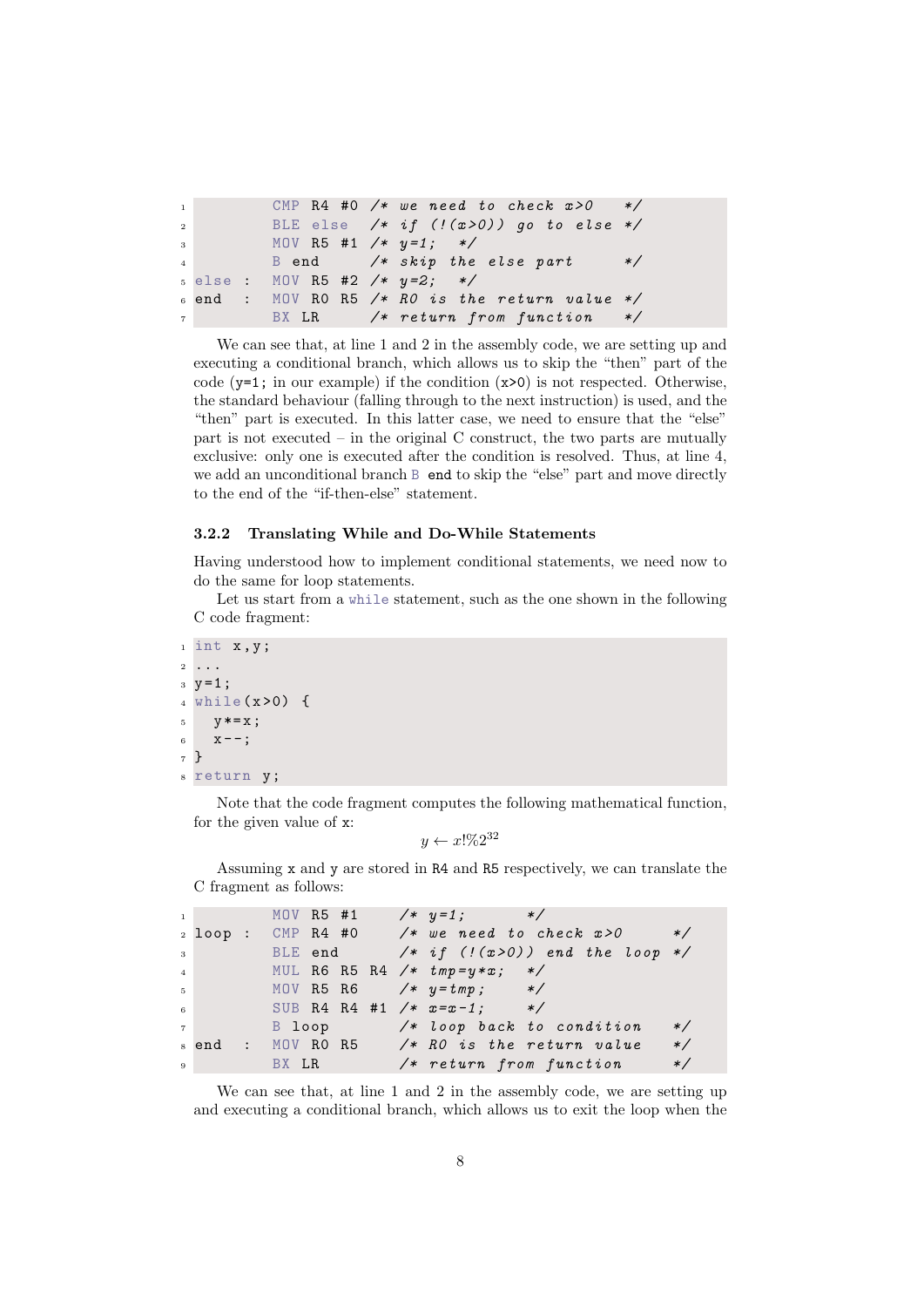condition in the original code  $(x>0)$  is not met anymore. Otherwise, the standard behaviour (falling through to the next instruction) is used, and the loop body is executed. After the end of the loop body (line 6), we need to return to the check of the condition, to start a new iteration of the loop. Thus, at line 7, we add an unconditional branch B loop to go back to the beginning of the loop, marked by the loop label.

Given a do-while loop, we can perform a similar translation. Here is a C fragment that computes the same factorial function, except that for  $x == 0$ , the return value is 0 rather than 1.

```
i int x, y;2 ...
3 \text{ } y = 1;4 do {
     y \ast = x;
6 \times -;
, 7 } while (x > 0);
s return y;
```
Using the same assumptions on data storage as before, we get the following translation:

|       |         |  |  |  | $1$ MOV R5 #1 /* $y=1$ ;                                        | $*$ /                                            |         |
|-------|---------|--|--|--|-----------------------------------------------------------------|--------------------------------------------------|---------|
|       |         |  |  |  | 2 loop: MUL R6 R5 R4 $/*$ $tmp=y*x;$                            | $*$                                              |         |
| $3-1$ |         |  |  |  | MOV R5 R6 $\frac{y}{x}$ + mp; */                                |                                                  |         |
|       |         |  |  |  | 4 SUB R4 R4 #1 $/* x=x-1;$ */                                   |                                                  |         |
|       |         |  |  |  |                                                                 | $5$ CMP R4 #0 /* we need to check $x>0$          | $\ast/$ |
|       |         |  |  |  | $\overline{6}$ BGT loop $\overline{6}$ /* loop back to if $x>0$ |                                                  | $\ast/$ |
|       |         |  |  |  |                                                                 | $\tau$ end : MOV RO R5 /* RO is the return value | $*/$    |
|       | 8 BX LR |  |  |  |                                                                 | $/*$ return from function                        | $*/$    |

The only notable difference with respect to the while version is that it is now the branch back to the loop head that is conditional, and we only need one branch, since there is no control at the beginning. Of course, this is because we do not check that x>0 at the beginning of the loop.

It might seem that translating the for loop involves a greater difficulty, because the loop statement is more complex. However, it is not so, because the C for loop can be immediately transformed into a C while loop! For example, consider the following C code fragment:

```
1 int x, y;
2 ...
3 \text{ for } (y=1; x>0; x--) y*=x;4 return y;
```
It is easy to see that the loop at line 3 has exactly the same behaviour as the while loop. More in general, a C for loop has the following structure: for( initialization; condition; loop\_step)loop\_body;, where initialization , condition, and loop\_step are any three C expressions, and body is a C statement (possibly compound). It can be transformed in a while loop in this way:

```
1 initialization;
```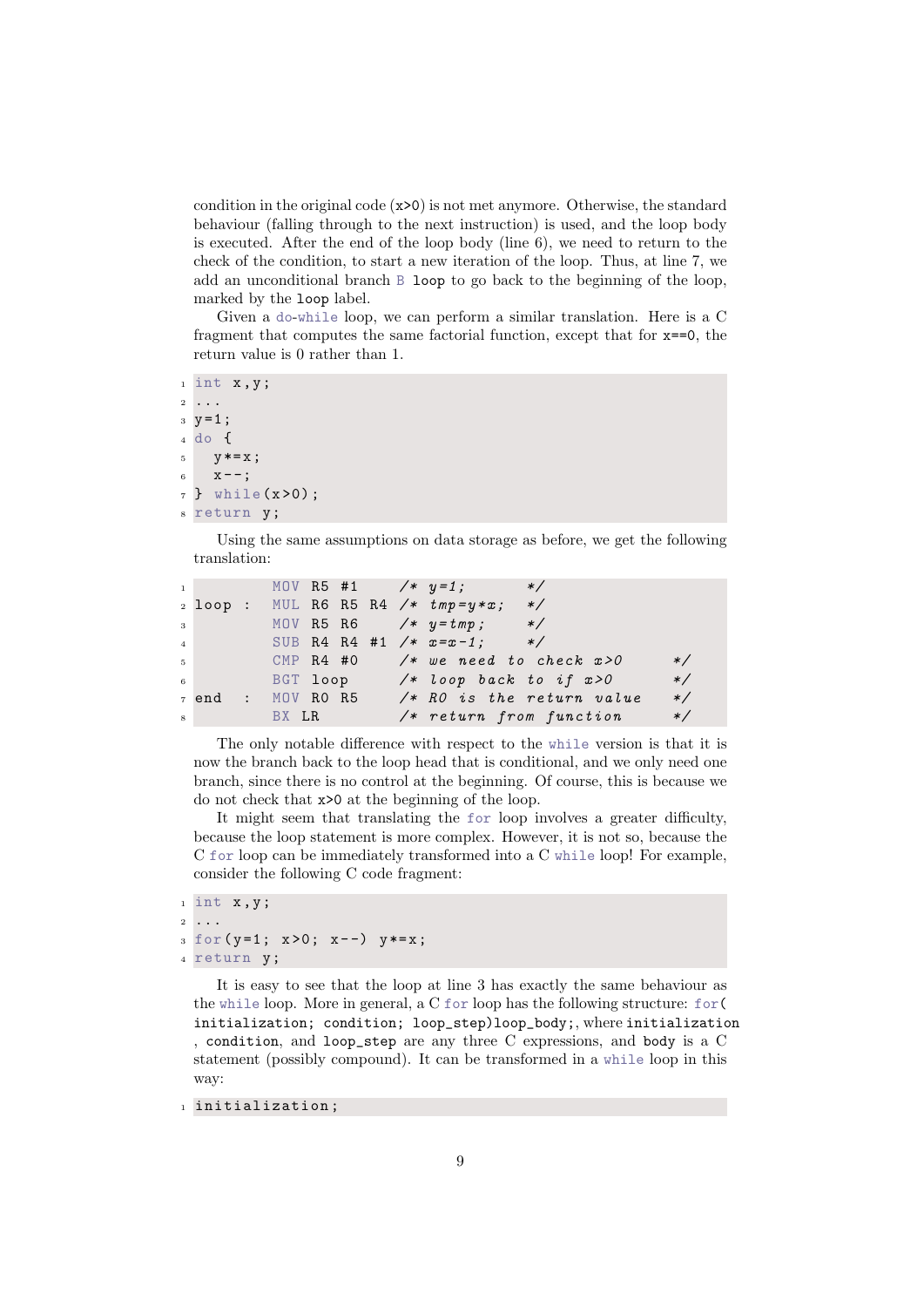```
2 while ( condition ) {
3 loop_body ;
4 loop_step ;
5 }
```
Translation to assembly, in general, passes through this C-to-C transformation (called lowering).

# 3.3 Load/Store Instructions

Last but not least, load and store instructions perform data transfer from memory to registers and vice versa. The following instructions allow us to work with word and byte sized data:

| Syntax                     | <b>Semantics</b>                                        |  |  |  |  |
|----------------------------|---------------------------------------------------------|--|--|--|--|
| LDR $Rd$ $[Rn, Rm/#imm]$   | $Rd = \text{mem} [Rn + Rm / \text{#imm}]$ (32 bit copy) |  |  |  |  |
| $STR$ Rd $[Rn, Rm/#imm]$   | $mem [Rn+Rm/#imm] = Rd (32 bit copy)$                   |  |  |  |  |
| LDRB $Rd$ $[Rn, Rm/\#imm]$ | $Rd = mem[Rn+Rm/#imm]$ (8 bit copy)                     |  |  |  |  |
| STRB $Rd$ $[Rn, Rm/#imm]$  | $mem [Rn+Rm/#imm] = Rd (8 bit copy)$                    |  |  |  |  |
| PUSH { register list }     | Push registers onto stack                               |  |  |  |  |
| POP { register list }      | Pop registers from stack                                |  |  |  |  |

In load instructions, values are read from a certain memory address and moved to register Rd, while in store instructions Rd is the source from which data is read, and the values are stored in memory. The memory address employed is, in both cases, computed as the sum of a base Rn and an offset (Rm or a constant). Usually, the programmer uses this capability to access arrays of data. Consider the following C fragment:

<sup>1</sup> char AA [10] , BB [10];

```
2 ...
3 AB [ i ]= BB [ i ];
```
where AA and BB are arrays. If the base addresses of AA and BB are kept in R4 and R5, and i is stored in R1, then the statement at line 3 can be translated as

```
1 LDRB R6 R5 R1
2 STRB R6 R4 R1
```
Note that, since the memory is byte-addressed (each address corresponds to a specific byte), when an array of integers is to be accessed, we need to modify the array index to be incremented in steps of 4 rather than steps of 1. For example, consider the following C code fragment:

```
1 int AA [10] , BB [10];
2 ...
3 \text{ i } = 2;A A [i] = AB [i];
```
The corresponding ARM assembly translation, using the same storage for addresses and variables, would be:

```
_1 MOV R1 #8 /* 2*4: addressing in bytes! */
2 LDR R6 R5 R1
3 STR R6 R4 R1
```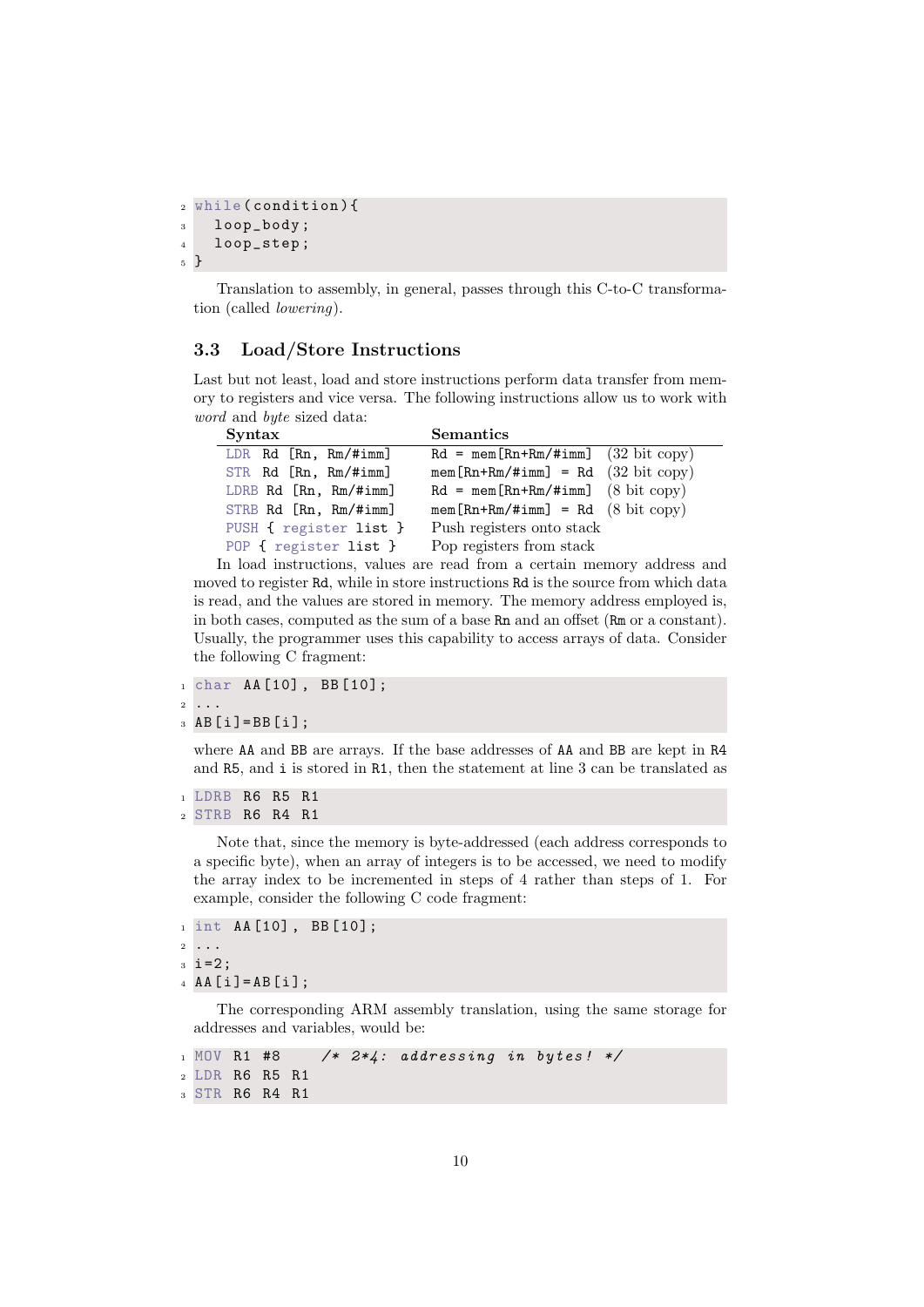The PUSH and POP instructions are used to handle the program stack, that is the collection of activation records for all functions that are active at the same time, as a result of nested function calls. We will study the behaviour of these instructions together with that of the branch instructions used to perform the function invocation and return in greater details in the next section.

### 3.4 The Global Data Section

Any program sees a memory space reserved to it. This memory space can be used to hold data: for example, we may have global scalar variables, strings, arrays, or matrices.

To reserve space in the global data memory, we just need to give the assembler enough information on the size of the memory space needed, as well as the initialization values. Directives .int, .byte, .float, .string respectively reserve memory for a 32-bit integer, 8-bit integer, 32-bit floating point number, and a zero-terminated string (the size of the string is one byte per character, plus one for the terminating zero).

We can use the load (and store) instructions to access such data. The following example loads and returns a value from a global variable x.

```
1 .arm /* An ARM 32-bit program *2 .data
3 \times: .int 42 /* A global variable named x \neq4 s: .string "hello, world!"
5 .text /* Start of the program code section */
6 .global main /* declares the main identifier */
7 .type main , % function
s main: /* Address of the main function */9 MOV R1 x /* Load address x */10 LDR RO R1 #0 /* Load data from x */
11 BX LR /* Return to the caller */
12 .end /* End of the program */
```
A second example loads and returns the second character from a global string s.

```
1 .arm /* An ARM 32-bit program *2 .data
3 s: .string "hello, \cup world!"
4 .text /* Start of the program code section */
5 .global main /* declares the main identifier */
6 .type main, % function
7 main : /* Address of the main function */
\mathbb{N} 8 MOV R1 s /* Load address s \mathbb{N}9 LDRB RO R1 #1 /* Load second character of s */
10 BX LR /* Return to the caller */
11 .end /* End of the program */
```
Note that global variables are accessed through the memory address of the first byte of storage they use.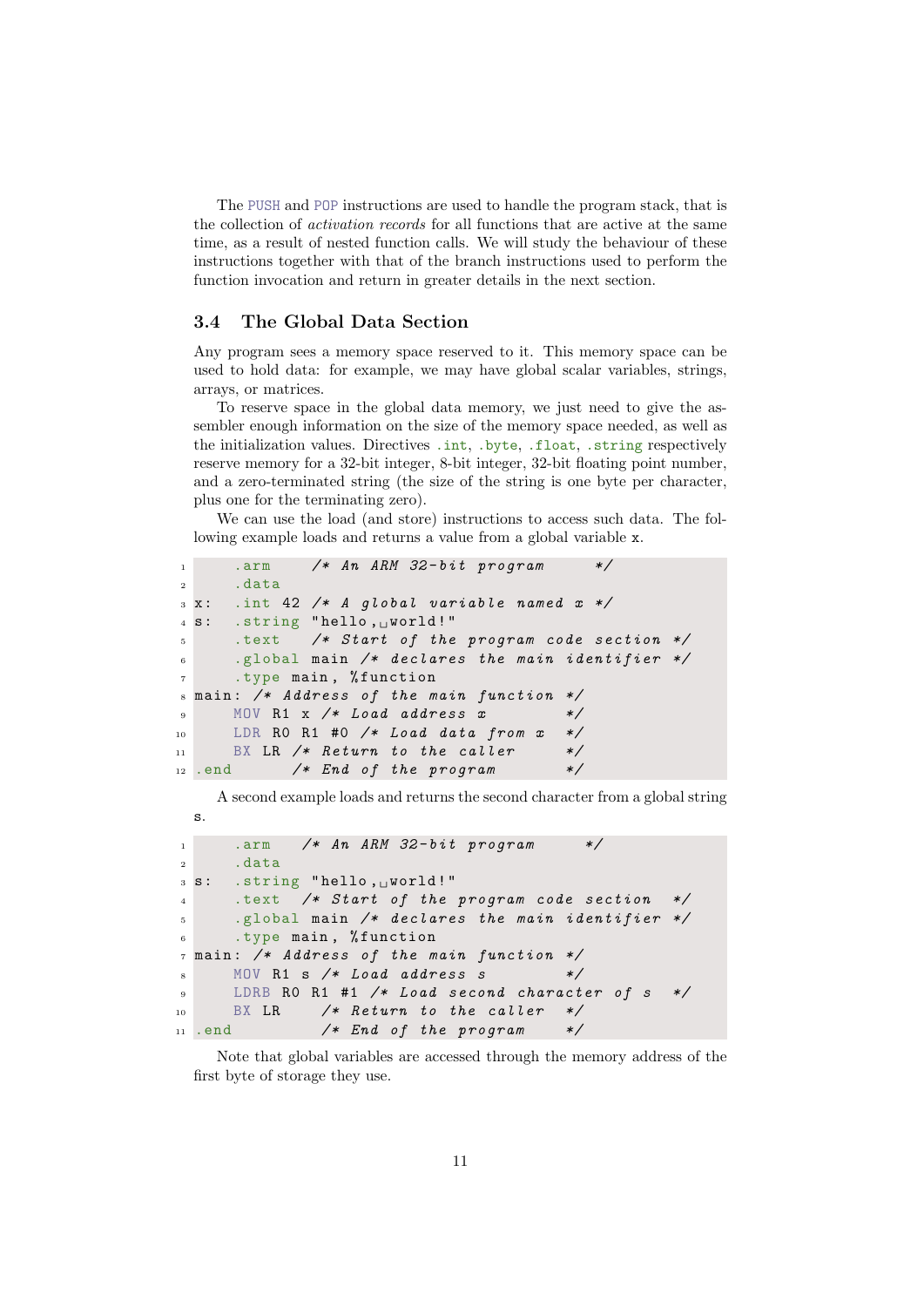# 4 Function Invocation and Return

Understanding the working of function invocation and return from function are critical to understanding how programming languages are implemented. To this end, we need to study the implementation details at the assembly level, since most, if not all, high level programming languages hide such details from the programmer.

Thus, let us go back to the original assembler program template, and add a function call to it.

```
.arm /* Specify this is an ARM 32-bit program */2 .text /* Start of the program code section */
3 .global main /* declares the main identifier */
 .type main, %function
5 main : /* Address of the main function */
6 BL factorial /* A function call! */7 BX LR /* Return to the caller */
8 .end /* End of the program */
```
The code above relies on a new function, factorial, which we will need to implement. We have, on the other hand, already seen that parameters are passed through R0, so the corresponding C program would be the following:

```
_1 int factorial (int x) {
2 int y;
\text{for}(y=1; x>0; x--) y*=x;4 return y;
5 }
6
\frac{7}{7} int main (int argc) {
s return argc;
9 }
```
In this example, main is the *caller* function, while factorial is the callee. Since we already have a code fragment that computes the factorial (see Section 3.2.2), translated into assembly, and we have already seen that R0 is used to pass a single integer parameter, as well as to pass back the result value, we only need to make sure that parameter x is correctly looked for in R0.

The following program results:

```
1 .arm /* Specify this is an ARM 32-bit program */
2. text /* Start of the program code section */
3 .global factorial
4 .type factorial , % function
5 factorial: /* Address of the main function */6 MOV R5 #1 /* y=1; */\tau loop : CMP RO #0 /* we need to check x > 0 */
8 BLE end /* if (!(x>0)) end the loop */
9 MUL R6 R5 R0 /* tmp=y*x; */10 MOV R5 R6 /* y = tmp ; */11 SUB RO RO #1 /* x=x-1; */
12 B loop /* loop back to condition */
13 end : MOV RO R5 /* RO is the return value */
```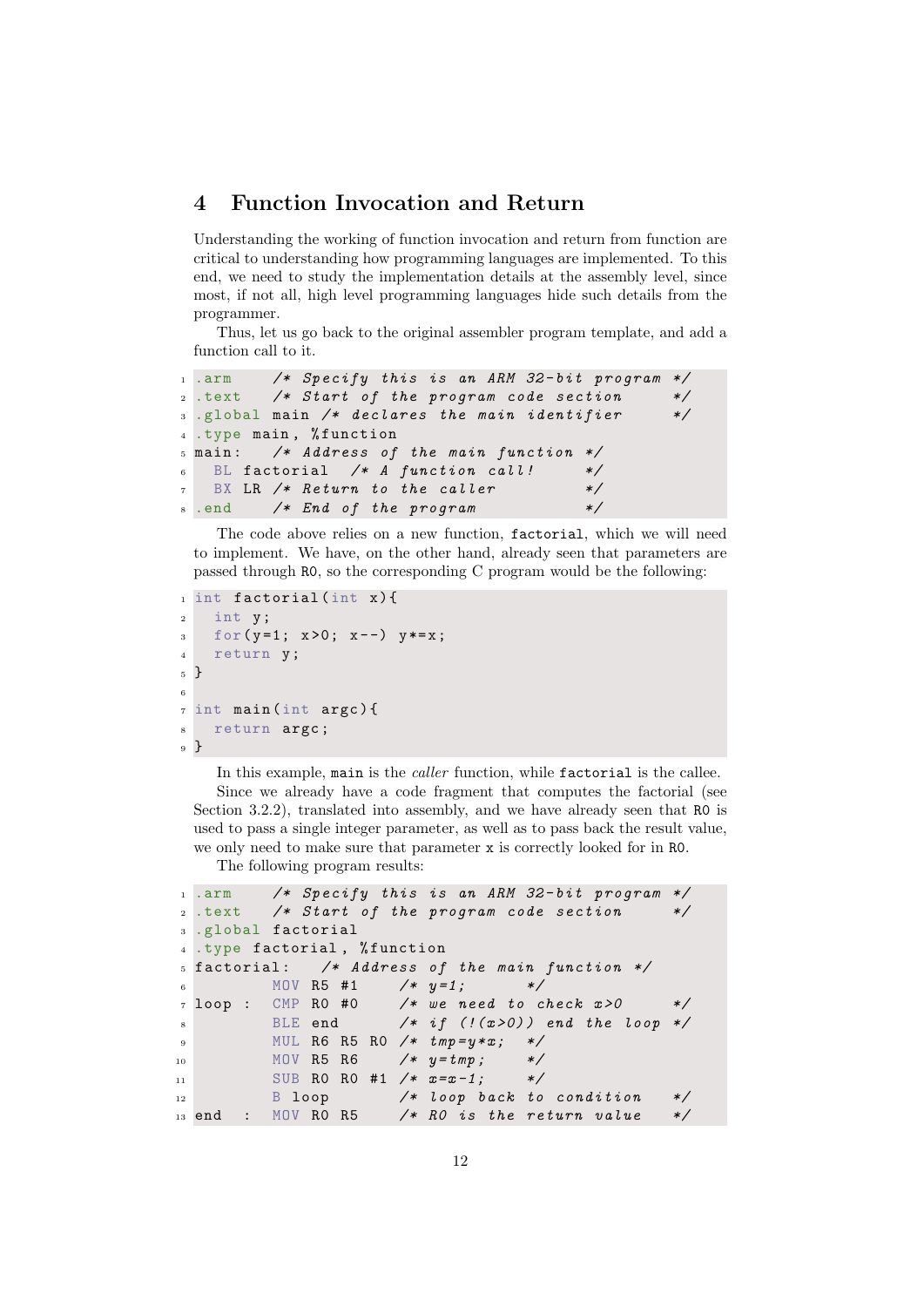```
14 BX LR /* return from function */
15
16 .global main /* declares the main identifier */
17 .type main, %function
18 main: /* Address of the main function */
19 BL factorial /* A function call! */20 BX LR /* Return to the caller */21 . end /* End of the program
```
#### 4.1 Runtime Architecture

For more complex functions, just having R0 is not sufficient, and we need a better understanding of parameter passing in ARM.

The convention for parameter passing in the Runtime Architecture for the ARM processor family <sup>7</sup> is that the first four word-sized parameters are stored in registers R0-R3 by the caller function. The remaining parameters will be stored in memory. Since the R0-R3 registers contain values that are prepared by the caller function for the callee, the caller function should save the values of those registers, which may be changed by the callee. On the contrary, all other register values must be preserved by the callee, so if the callee function needs more than four registers, it should save the register values before using them! Overall, the following table shows the role of each register in a function call:

| Register        | Usage                         | Saved by |
|-----------------|-------------------------------|----------|
| R0              | First argument & Return value | Caller   |
| R1              | Second argument               | Caller   |
| R2              | Third argument                | Caller   |
| R3              | Fourth argument               | Caller   |
| R4              | Local variable 1              | Callee   |
| R5              | Local variable 2              | Callee   |
| R6              | Local variable 3              | Callee   |
| R7              | Local variable 4              | Callee   |
| R8              | Local variable 5              | Callee   |
| R9              | Local variable 6              | Callee   |
| R <sub>10</sub> | Local variable 7              | Callee   |
| R11             | Local variable 8              | Callee   |
| R <sub>12</sub> | Linker register $(IP)$        | Caller   |
| R <sub>13</sub> | Stack Pointer (SP)            | Callee   |
| R <sub>14</sub> | Link Register (LR)            | Callee   |
| R15             | Program Counter (PC)          | Special  |

Note that the Program Counter, Stack Pointer and Link Register all have a special role in function calls.

- The Program Counter is changed by both the caller (to the address of the first instruction of the callee) and then by the callee (to the value passed by the caller in the Link Register).
- The Link Register is set by the caller, and must be preserved by the callee, which will use it at its return, as mentioned above.

<sup>&</sup>lt;sup>7</sup>In the ARM context, this is known as the ARM Application Binary Interface, or ABI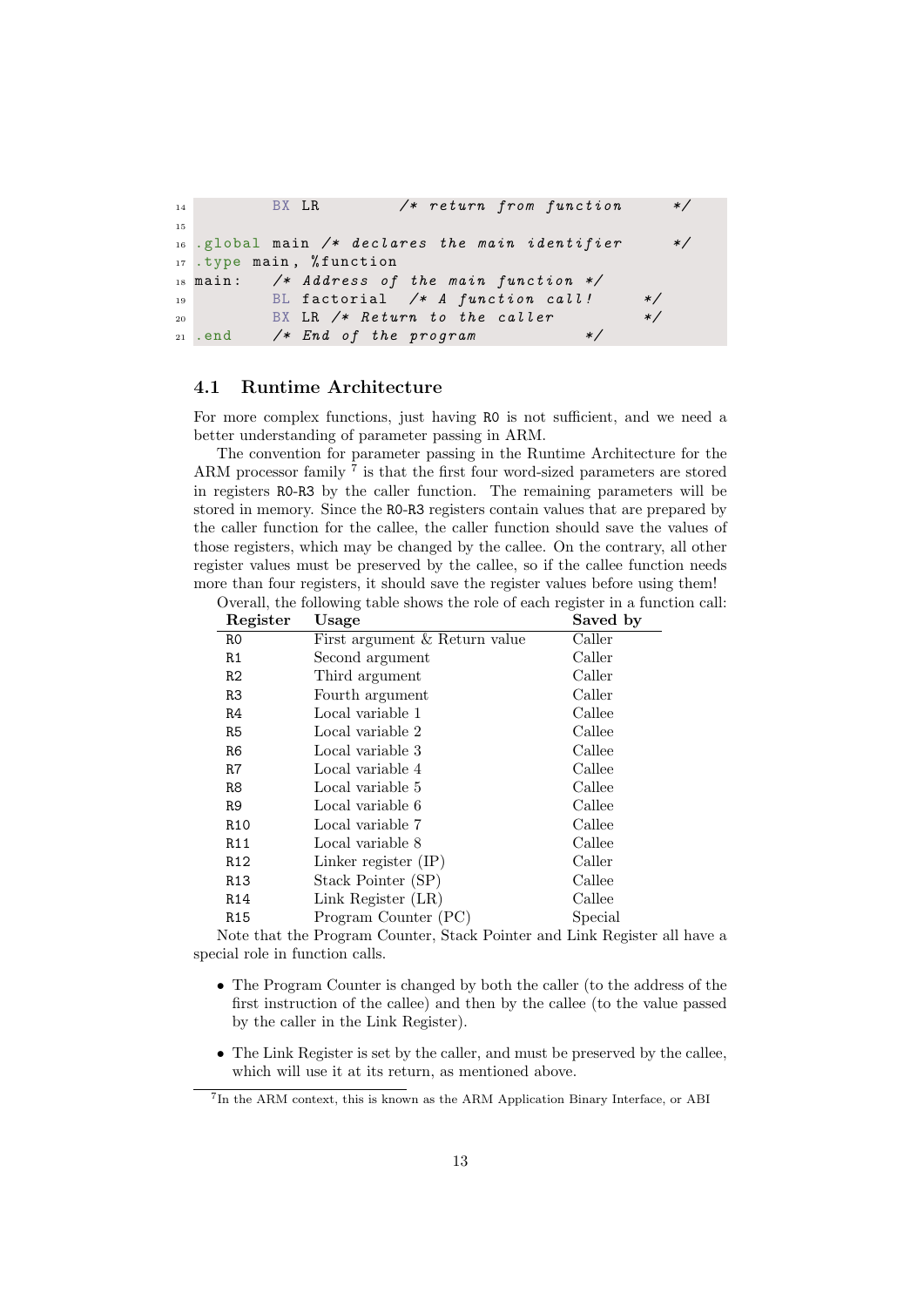• The Stack Pointer is used to handle free memory, and avoid that the callee overwrites data in memory that is needed by the caller. It can be changed by the callee, but needs to be restored before returning to the caller.

Finally, R12 may be used by the linker between the caller and the callee. We will not delve into this issue, except to note that the value of R12 must be saved by the caller.

With this new information, we know understand that our factorial function is not well-defined: it uses registers that are supposed to be callee-save without actually saving them. We therefore need to find some place in memory where we can save the contents of those registers, and restore them before returning to main.

We could try to use the .data section, that is the global memory, but we need to reserve space there when we assemble the program, and there we may not know how many function calls will be active at the same time, and therefore how much space we will need.

### 4.2 The Program Stack

To address the need to hold callee-saved values, as well as local variables and arguments in excess of the registers, the Runtime Architecture includes a Program Stack, that is an area of memory that, for each function invocation, is guaranteed to be used up to a certain address (stored in the Stack Pointer register, R13), and free from that address up. The Program Stack is managed in a descending way, that is the free memory is found at lower memory address than the Stack Pointer address.

To work with the Program Stack, we use the PUSH and POP instructions defined in Section 3.3. The PUSH { registers } instruction will store in the Program Stack all the operand registers (it can store even the entire register set) and update the Stack Pointer to reflect the memory used to store those values.

The POP { registers } instruction does the opposite, restoring the register values from memory, and freeing the memory by moving back the Stack Pointer to the original value.

We can modify our factorial program to take into account that registers R5 and R6 are callee-save.

```
1 .arm /* Specify this is an ARM 32-bit program */
2 .text /* Start of the program code section */
 .global factorial
4 .type factorial , % function
_5 factorial: /* Address of the main function */
6 PUSH { R5, R6 } /* Save R5 and R6, not RO*/
7 MOV R5 #1 /* y =1; */
 \text{loop} : CMP R0 #0 /* we need to check x > 0 */
9 BLE end /* if ('x>0)) end the loop
10 MUL R6 R5 R0 /* tmp=y*x; */11 MOV R5 R6 /* y = tmp; */
12 SUB RO RO #1 /* x=x-1; */
13 B loop /* loop back to condition */
14 end : MOV RO R5 /* RO is the return value */
```